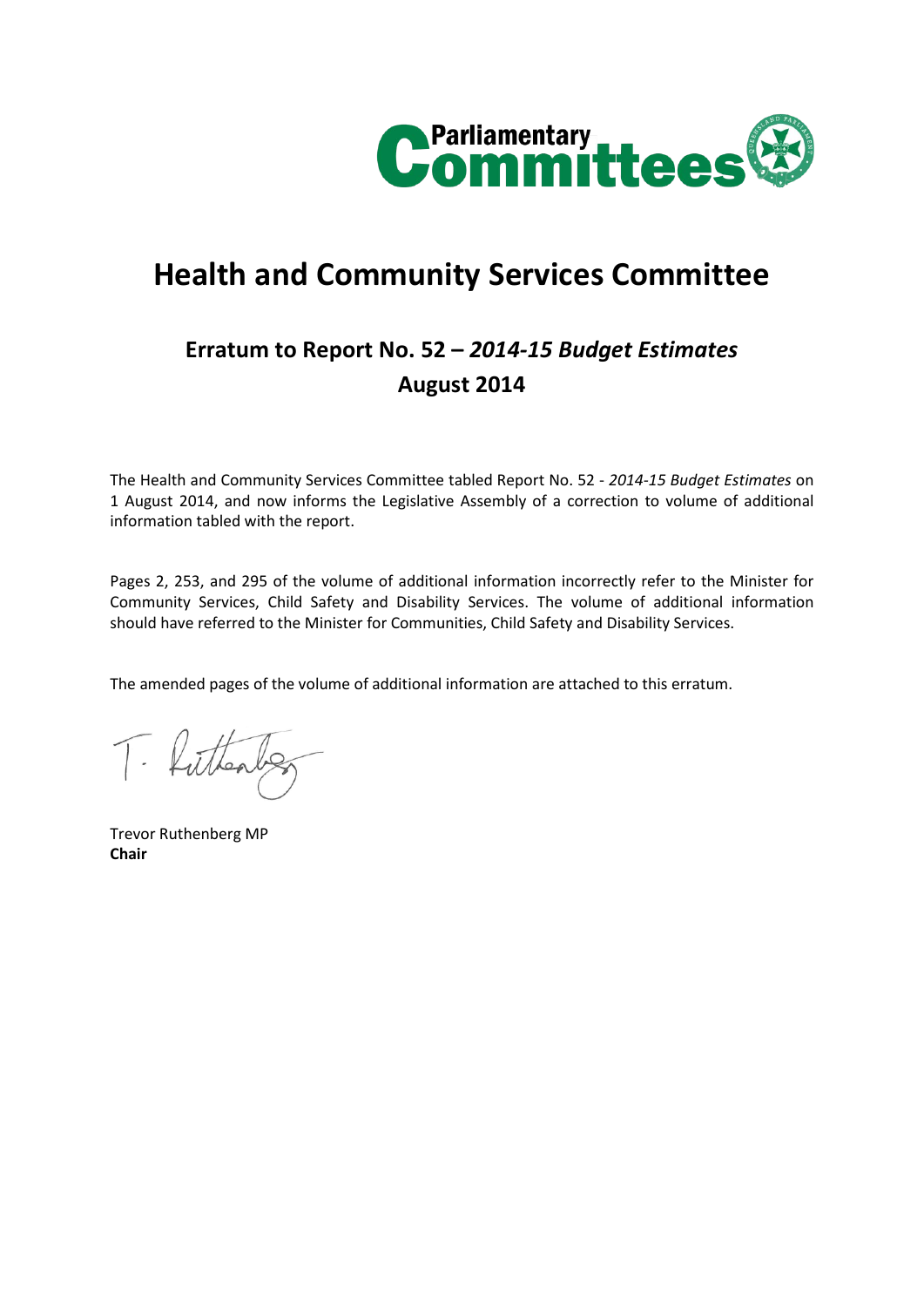#### **Minister for National Parks, Recreation, Sport and Racing**

**Answers to Questions on Notice**

#### **Question taken on Notice at Hearing and Response**

#### **Documents tabled at the hearing**

- Correction to Response to Question on Notice 4 (By Hon. Steve Dickson MP, Minister for National Parks, Recreation, Sport and Racing)
- Photos feral pig impact on turtle hatcheries (By Hon Steve Dickson MP, Minister for National Parks, Recreation, Sport and Racing)
- Article, dated 14 July 2014, from The Courier-Mail (By Hon Steve Dickson MP, Minister for National Parks, Recreation, Sport and Racing)

#### **Correspondence**

Letter from Director-General, Department of National Parks, Recreation, Sport and Racing

#### **Minister for Aboriginal and Torres Strait Islander and Multicultural Affairs**

#### **Answers to Questions on Notice**

#### **Documents tabled at the hearing**

- Queensland Aboriginal and Torres Strait Islander Economic Participation Action Plan (By Hon Glen Elmes MP, Minister for Aboriginal and Torres Strait Islander and Multicultural Affairs)
- Queensland Cultural Diversity Action Plan (By Hon Glen Elmes MP, Minister for Aboriginal and Torres Strait Islander and Multicultural Affairs)
- Queensland Government's Status Report: January-June 2014, On the Logan: City of Choice Two-Year Action Plan 2013-2015 (By Hon Glen Elmes MP, Minister for Aboriginal and Torres Strait Islander and Multicultural Affairs)

#### **Minister for Communities, Child Safety and Disability Services**

**Answers to Questions on Notice**

**Questions taken on Notice at Hearing and Responses**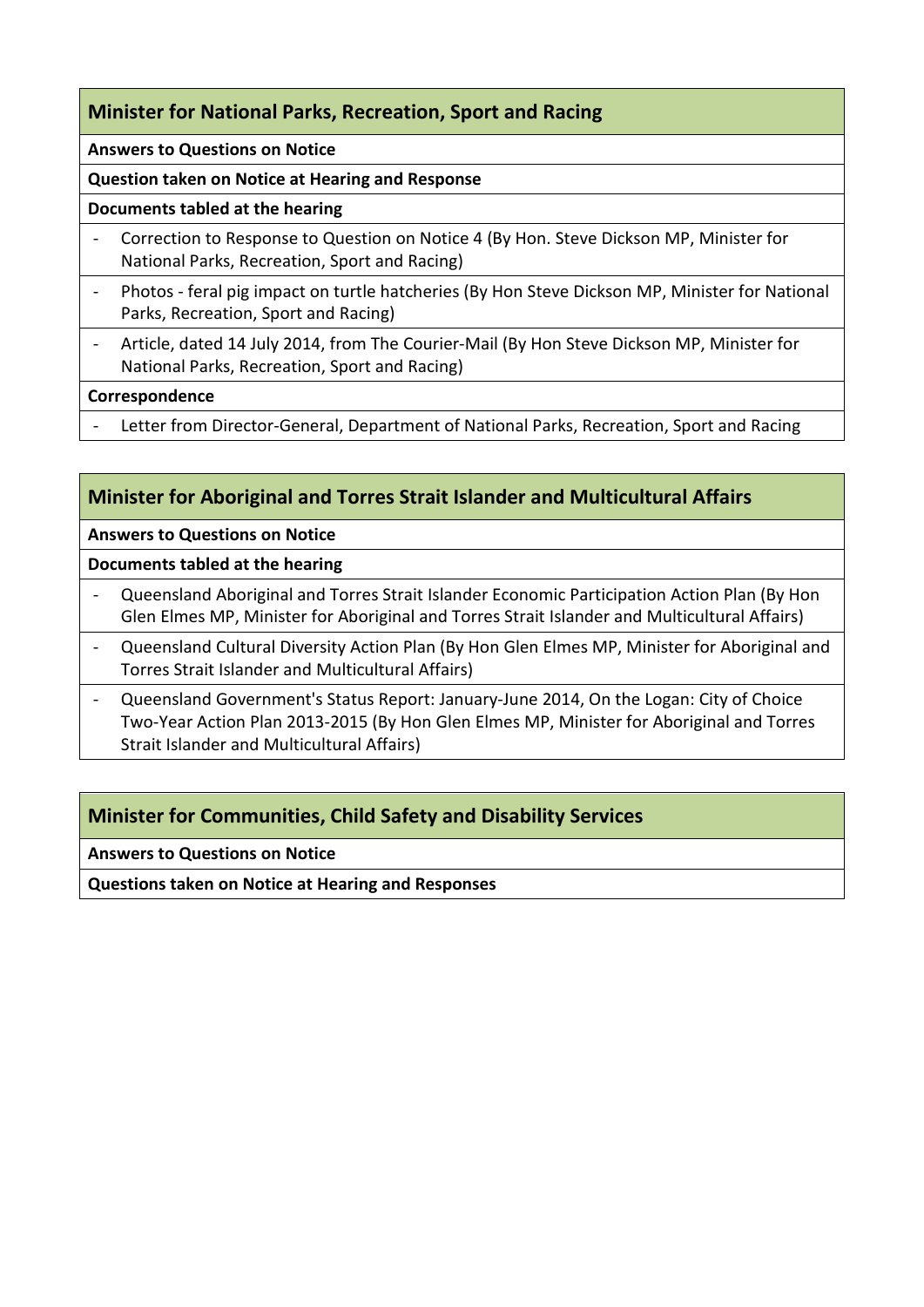Minister for Communities, Child Safety and Disability Services

## Answers to Questions on Notice

Health and Community Services Committee